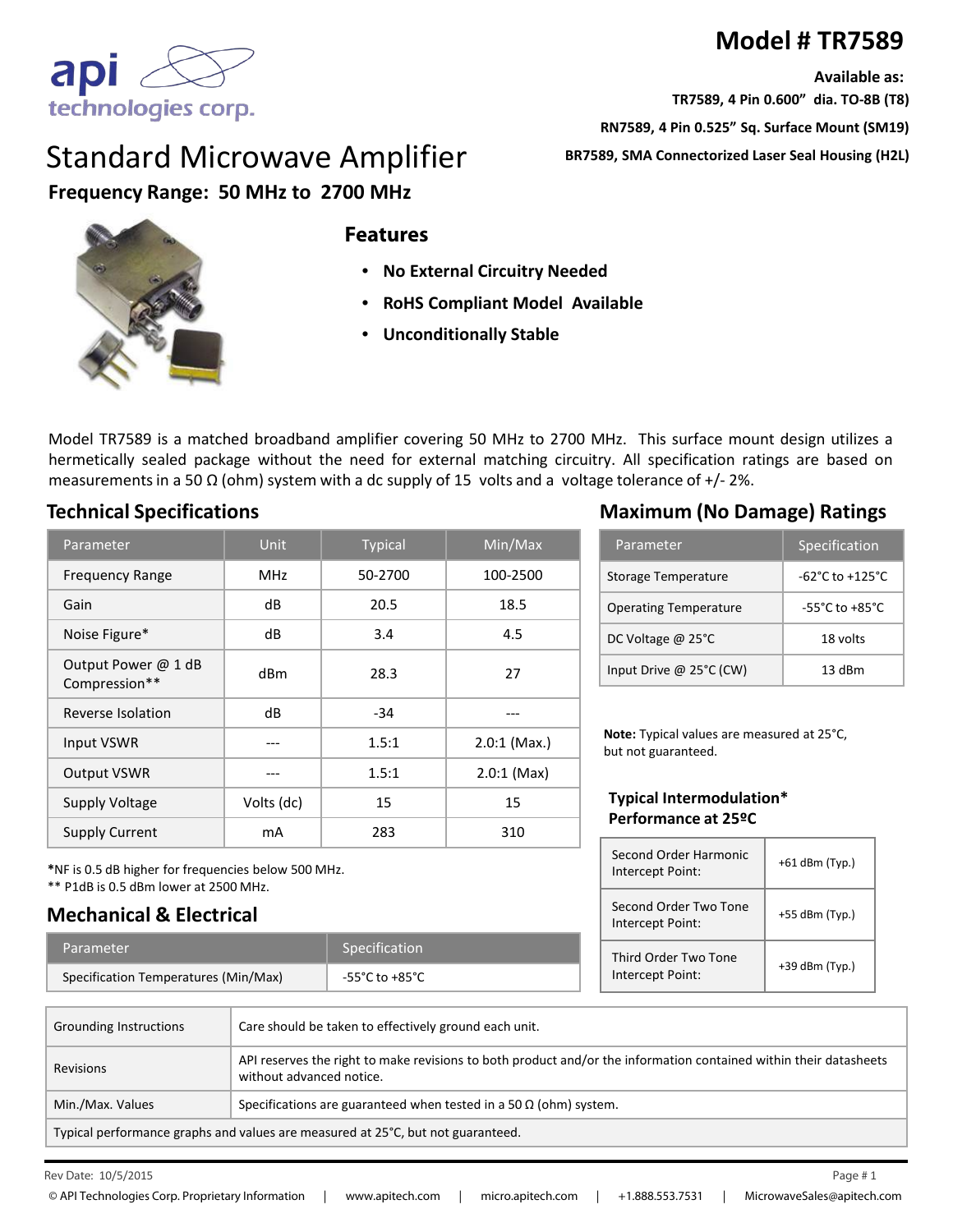



## **Typical Performance Graphs**

Rev Date: 10/5/2015 Page # 2

© API Technologies Corp. Proprietary Information | www.apitech.com | micro.apitech.com | +1.888.553.7531 | MicrowaveSales@apitech.com